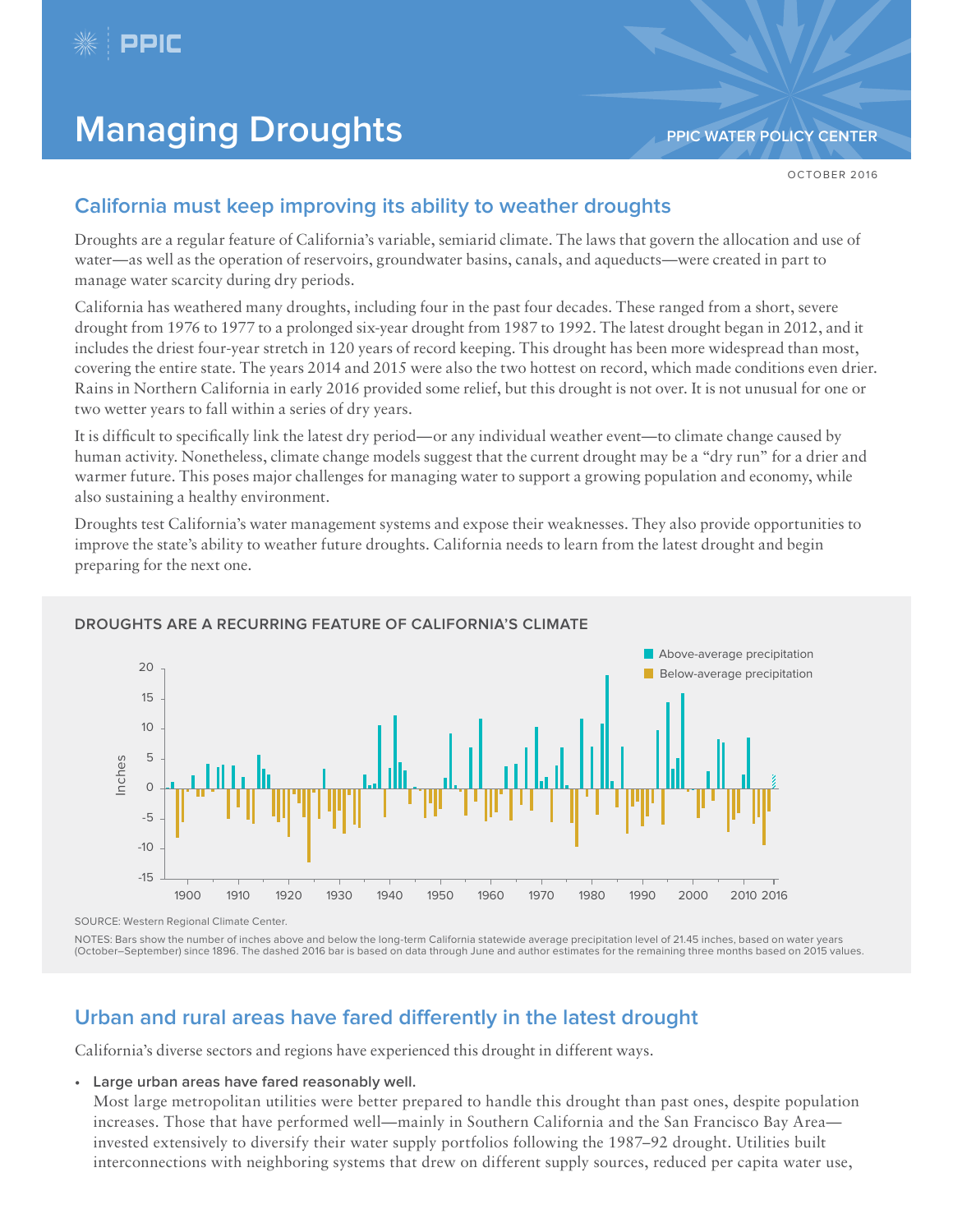stored conserved water in new reservoirs and groundwater storage facilities, and purchased water from farmers. From 2013 to 2015, urban residents further reduced water use by nearly 25 percent in response to voluntary local programs and a statewide conservation mandate. On the downside, this rapid decline in water sales caused financial problems for some utilities.

## **• Some communities were vulnerable.**

Some communities faced extreme shortages, reflecting their high dependence on a single source and their lack of connections with other water utilities. By late 2015, more than 100 small water systems faced shortages and more than 2,000 domestic wells went dry in some small, poor, rural communities—particularly in the Central Valley and the Sierra Nevada foothills. The state provided emergency aid for replacement water.

#### **• Agriculture faced major problems.**

In 2014, deliveries of surface water to Central Valley farms were just 63 percent of average; in 2015 they dropped to 52 percent. Farmers with the oldest and highest-priority water rights were better served, but many received little or nothing. Farmers offset most of the missing surface water by pumping additional groundwater. Some purchased water from other farmers to keep tree crops alive. But they also had to fallow some land—more than 500,000 acres, or 6 percent of irrigated acreage in 2015. Increased groundwater pumping and land fallowing led to increased costs and lost revenues and jobs. Strong commodity prices partially offset production losses. The state provided financial and food assistance to hard-hit farmworker communities.

## **• The drought exposed weaknesses in groundwater management.**

Although farmers in most areas were able to pump more groundwater, decades of unsustainable pumping have made this resource more costly and less reliable. High pumping volumes—both before and during the drought have lowered groundwater tables. This has boosted pumping costs, degraded water quality, and caused land to sink, damaging aqueducts and other infrastructure. Legislation enacted in 2014 requires local agencies with the most stressed basins to adopt sustainable groundwater management plans by 2020. These plans can improve drought resilience over the long term, but their implementation may limit farm water supplies.



## **UNSUSTAINABLE GROUNDWATER PUMPING IS DEPLETING RESERVES IN THE CENTRAL VALLEY**

SOURCE: Ellen Hanak et al., [What If California's Drought Continues?](http://www.ppic.org/main/publication_quick.asp?i=1160) (PPIC, 2015), Figure 3, using data through 2009 from the California Department of Water Resources and author estimates thereafter.

NOTES: Lines show cumulative change in groundwater storage based on water years (October–September). Projections since 2009 may underestimate depletions since the onset of the latest drought in 2012. Dry years are those classified as critical or dry in the Sacramento Valley based on the California Cooperative Snow Survey.

## **The latest drought has hit ecosystems hard**

Water and habitat management during droughts can have lasting impacts on migratory birds, fish, and other species.

**• Wetland and river ecosystems have suffered.**

Rivers throughout California have experienced record-low flows and poor water quality. Many coastal and mountain streams have dried up, harming salmon, steelhead, and other native fishes. Conditions have further deteriorated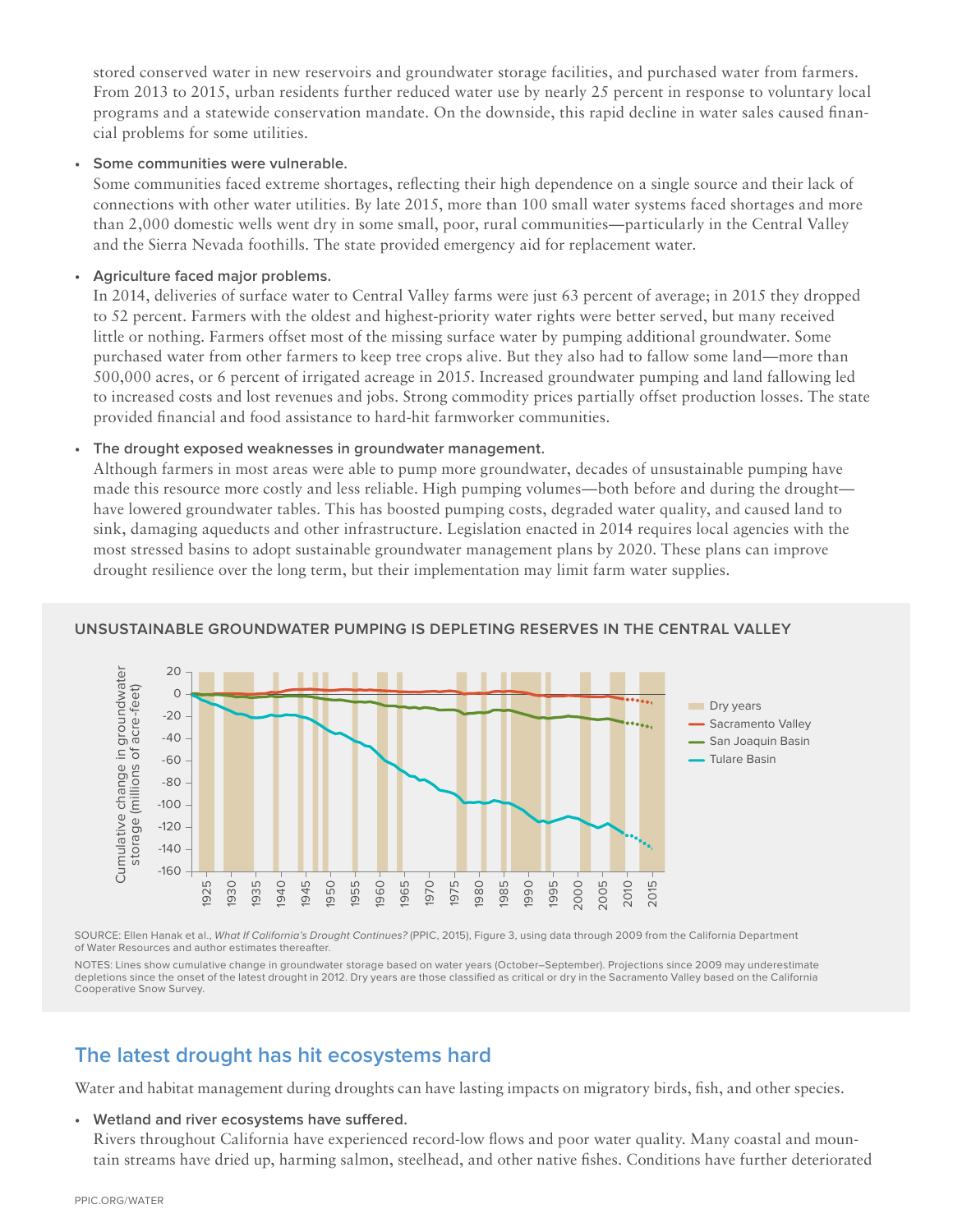for fish in rivers below Central Valley dams, and some hatcheries have lacked adequate cold water. Water supplies also fell dramatically in wildlife refuges in the Central Valley and Klamath Basin—key habitats for migratory birds and other species. This forced birds to gather in smaller areas, increasing their vulnerability to disease outbreaks and predation.

## **• Regulators have been forced to make trade-offs on the fly.**

With little advance planning for managing fish and wildlife during severe droughts, regulators had to make difficult decisions in 2014 and 2015 based on limited knowledge and almost no scientific or public review. Environmental flow protections in Central Valley rivers were reduced to send water to cities and farms. Most eggs of endangered winter-run Chinook salmon died because of poor management of cold water releases from Shasta Reservoir. Fish and wildlife agencies carried out many fish rescue efforts. In some cases, they had to make difficult choices between competing environmental needs—such as water for salmon versus smelt, or for fish versus waterbirds.

## **• Species declines usually increase future costs.**

As many as 18 native fish species—including most salmon runs—are at near-term risk of extinction with continued drought. The failure to protect native biodiversity during drought can have long-term consequences. These can include greater risk of extinction for some species, as well as increased future regulatory costs and water supply reductions for cities and farms if actions taken during drought cause some species to move into threatened or endangered status.

# **The latest drought has tested state water allocation policies**

Water is a scarce resource in California even in normal years. The state government oversees water rights and must be prepared to manage cutbacks during droughts to balance competing needs fairly. In 2014 and 2015, California's interagency drought task force managed many aspects of the emergency in an effective and coordinated manner. But the drought also exposed weaknesses in the water allocation system.

## **• California's fragmented water rights system creates unnecessary problems.**

The State Water Board's efforts to allocate scarce water supplies were made more difficult by an archaic water rights system. Some senior water-right holders successfully challenged the board's authority to curtail their water use.

## **• The state lacks a comprehensive policy on water allocation priorities.**

In addition to overseeing urban and agricultural users' water rights, the state must consider the water needed to protect public health and aquatic ecosystems. It did not have clear and comprehensive policies on how to prioritize these vital interests.

**• Drought water allocations have not fully followed two important legal doctrines.**

The state constitutional "reasonable use" requirement mandates that all water uses must be reasonable under current hydrologic conditions. The "public trust" doctrine requires the state to consider the effects of its water allocation decisions on aquatic ecosystems, water quality, and fisheries, and to protect such uses to the extent feasible under the circumstances. The state has not followed these doctrines sufficiently when allocating water, instead relying principally on the priority of water rights.

**• The state's information systems are inadequate.**

Water use reporting has advanced in recent years. Still, state agencies lack sufficient information on water rights, surface water flows, and water use to manage droughts more effectively. As a result, recent curtailment decisions have been based on rough estimates and may unfairly harm some water users and the environment.

## **Looking ahead**

Now is the time to plan for the next drought, while experience gained in this latest drought is still fresh. Better preparation will also help California adapt to a warming climate and an increasingly variable hydrology.

**Build on progress in urban drought management.** Some cities still need to diversify water supply sources and reach sharing agreements with neighboring communities. Many utilities must improve their drought pricing policies to give customers incentives to conserve, while generating adequate revenue to remain financially healthy when water sales decline. The state needs to refine its conservation policy to encourage continued local investments in drought resilience.